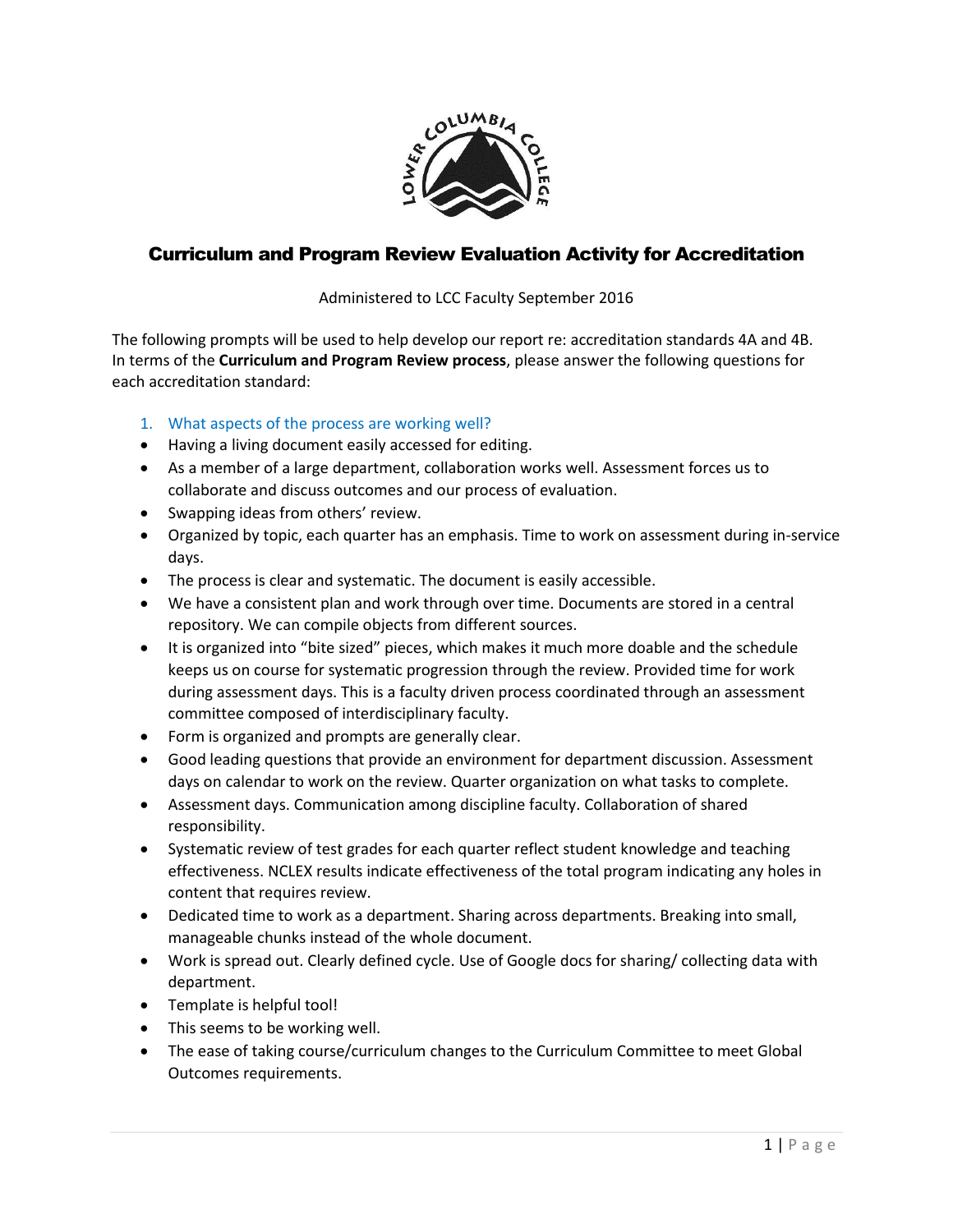- I like the breakdown of the C&P, little chunks at a time. By working through this process, Lang and Lit has made significant changes to how its outcomes are expressed, which has in turn allowed us to clarify consistent expectations that are assessable. It's a slow process, but it has allowed us to build consistency within our department. The process is also authentic – this is real work and reflection that our department is doing, real impact on curriculum improvement.
- I think the Instructional Assessment Committee communicates effectively with faculty. In particular, stressing the importance of Curriculum Review in the conflict of accreditation.
- Most of the process works well.
- As a relatively new faculty member, it is difficult to address this question. It seems, depending on department and other factors, the process may be working well in terms of progress, while others are not.
- Working with faculty from other departments to review each other's C&P Review documents helped me understand my department's C&P Review much better. The quarterly process of drafting/revision of a subject of the Review (specific sections) made it much more manageable – as well as more valuable, supporting more in-depth and meaningful conversations about student learning. The form of C&P Review enabled more useful, focused assessment of our programs, providing a helpful framework to guide our thinking on how to assess our efforts.
- The contents of each curriculum and program are available to everyone, and feedback is always possible thru departmental committee member.
- Doing this process together is great, and blocking out time is critical.
- I like that we look at one section each quarter so it is not too much at once. The activity today  $$ trading and sharing with other departments was a great idea.
- The running doc works well. The collaborations and peer review is helpful. The input from the deans works well.
- Explanations during assessment days provide clarity for successful completion. Committee represents assessment well.
- Having a living/improving document to work on. Having guidance and small questions to address instead of a big huge thing. Sharing/reviewing documents between departments.
- Great job of parsing this out.
- Working on one standard at a time, however we review our entire process annually anyway.
- Nursing has no choice. It's a required expectation as accreditation for our program is almost identical to accreditation piece for college.
- I think that the group meetings to get things started are helpful.
- Having a specific document to follow and revise is helpful.
- Broken into chunks, continually working on pieces of the whole.
- Allowing for cross-discipline discussion. There is a structured yet flexible process. Information is in one place.
- Having a set time to get the work done. I like that it allows us to look at our programs and evaluate them.
- It keeps information up to date. Tells a lot about our program.
- Leadership!
- When students leave our program for employment.
- Working with others/ working with my team.
- Meet quarterly. Input from all faculty. Keeps us current. Keeps us organized.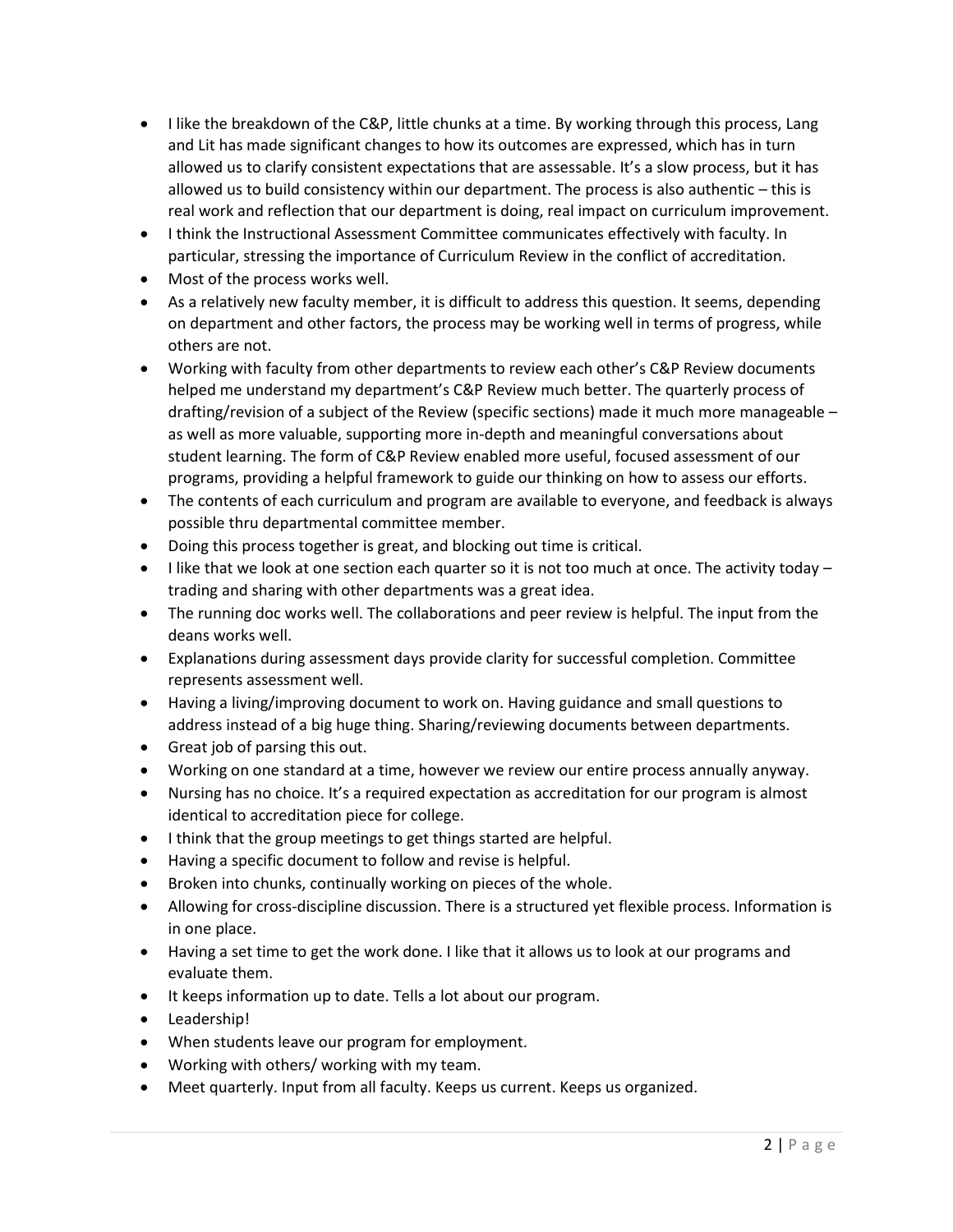- Quarterly meetings reflect on the curriculum and the overall program.
- Our process works well we have a schedule and work together well. We discuss it quarterly.
- Meeting quarterly good.
- Meeting quarterly working well.
- Very systematic and organized. It's helpful to break it into manageable sections. (It's less daunting)
- I'm pretty new to the college, so this afternoon will be my first time doing this.
- Faculty members play key roles in the assessment efforts.
- The accessibility of the program review document. The quarterly meetings (for accountability). The data that has been provided. The instruction/coaching provided. Because our program accreditation process drives our outcomes and assessment and our documentation and data collection, the LCC faculty activities/requirements are  $X$ . I hesitate to say  $X =$  redundant, because I do value what we're doing for the institution, as well as for the review, affirmation, and insight that the faculty exercises provide in my program direction. I don't know what I would change or suggest.

## 2. What aspects of the process are working less well?

- Constant cycling through the same materials leads to a bit of a stagnation.
- Collecting data, recording data, crunching data, is very time-consuming.
- There is little room for qualitative assessment. Much of the learning in Liberal Arts courses is not necessarily "quantifiable," so the process can feel artificial and onerous.
- Some questions/topics do not fit some programs. Moving target, which may be needed, but makes the process harder.
- Some programs/departments are still struggling with formulating outcomes and gathering supporting data. New faculty may inherit incomplete reviews and struggle with working through the process (particularly in small programs).
- Some prompts are unclear as to which information is needed, but there are resources to clear up this confusion.
- Department members not showing up and participating. Maintaining continuous data collection and reporting. (work in progress)
- Maintaining data in a timely fashion. Need to revise surveys to collect program level data.
- In large departments, sometimes one individual can make this process more difficult than necessary.
- Not enough focus time for data compilation. Employee and Alumni surveys are ineffective at capturing program-level data.
- I find that I must do this process by myself, for the most part, due to the nature of my program.
- Because Lit is not taught by all instructors, we don't focus as much on it. Literature is an important component of a well-rounded liberal arts education, and we need to not lose focus on it. We have data and language captured in several places. Ones such being the Academic Master Plan. Some of these efforts are either redundant or key pieces are lost because we are focusing on one without immediate access to the other (meeting in HSB without our computers). We lack confidence that administration reads and considers these documents wen conducting their own strategic planning. Are resources we need and document considered in, say, Cabinet discussions?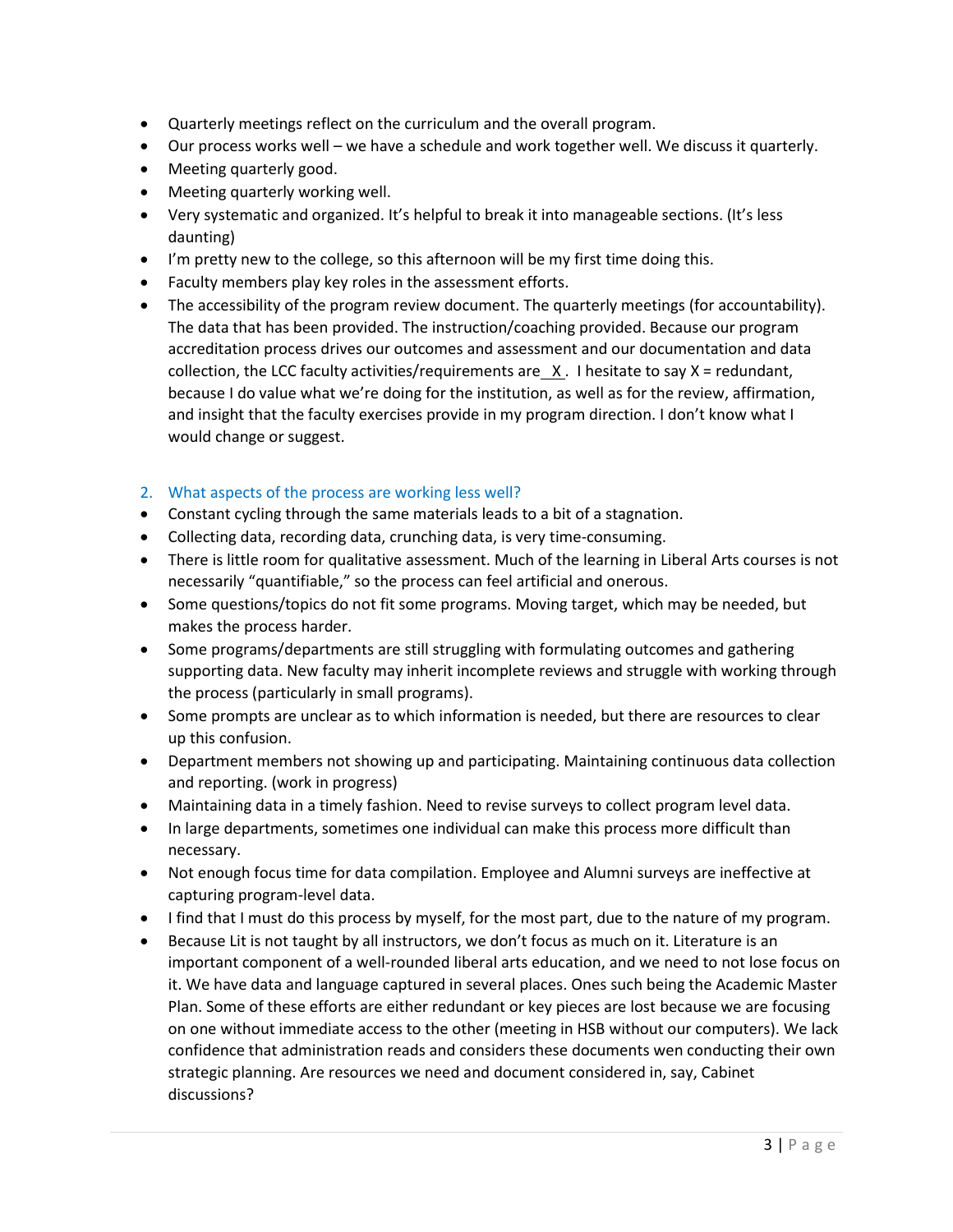- I think the assessment of course outcomes has been an obstacle for some faculty, through no fault of our Curriculum and Program Review process.
- The point of some activities were not clear.
- For newer faculty, or those in programs where he/she may be the sole member, it may be unclear what the process is, why it is in place, etc.
- We need specific reflection and follow-through more often.
- Some of the specified objectives don't fit that well. Those specified outcomes may be from the outside.
- When I leave the meeting to work on this there is constant interruptions and distraction. I would like these days to be working meetings where we are able to bring a device and go through a work, review, reflect, work... Tentative process.
- It's good. Just a learning process.
- Question wording (use of word criteria). More clarity and help with use of Canvas outcomes to streamline data collection and understanding.
- Overuse of the word "criteria"/Global Skills outcomes, Program outcomes, course outcomes, indicators, our personal rubrics??? This can make it difficult to answer some questions.
- Getting from everyday work I do in Canvas to this document.
- Not enough sharing with other departments/divisions. Today was great!
- During the group meetings it is difficult to see what is projected.
- In a department of 99% adjunct it is hard to meet to work on the document. Often this Review falls on the shoulders of the one full time employee. Plus Transitional Studies does not often "fit" with all the sections in this document.
- Numbers-only data collection, which disadvantages non-numerical disciplines and those skills which are assessed subjectively.
- It may be just me but every assessment day, I struggle to find electronic copies of Review so I can update/complete.
- Not sure.
- Working on my own.
- Getting responses to surveys but we are working on that.
- Our team.
- I'm pretty new to the college, so this afternoon will be my first time doing this.
- Most discipline on the academic side do not in themselves comprise a program. Instead, we are parts of the DTA "program," which needs to identify outcomes/ objectives that are not identical to the institution-wide ones.
- 3. What recommendations do you have for improvement?
- Streamlined, standardized data collection (not "re-invent the wheel" for each dep).
- Provide opportunities for qualitative assessment. Recreate some sort of culminating assignment/experience for DTA students. Create clear outcomes for the DTA program.
- Stick to the plan try to continue to develop consistency.
- More interdepartmental collaboration/sharing like today's (9/15) activity. Outreach to department/faculty that are struggling from programs/departments that have a good "handle" on the process. Orientation to the process for new faculty.
- Utilize Canvas for assessment. Collect data directly from outcome data in courses.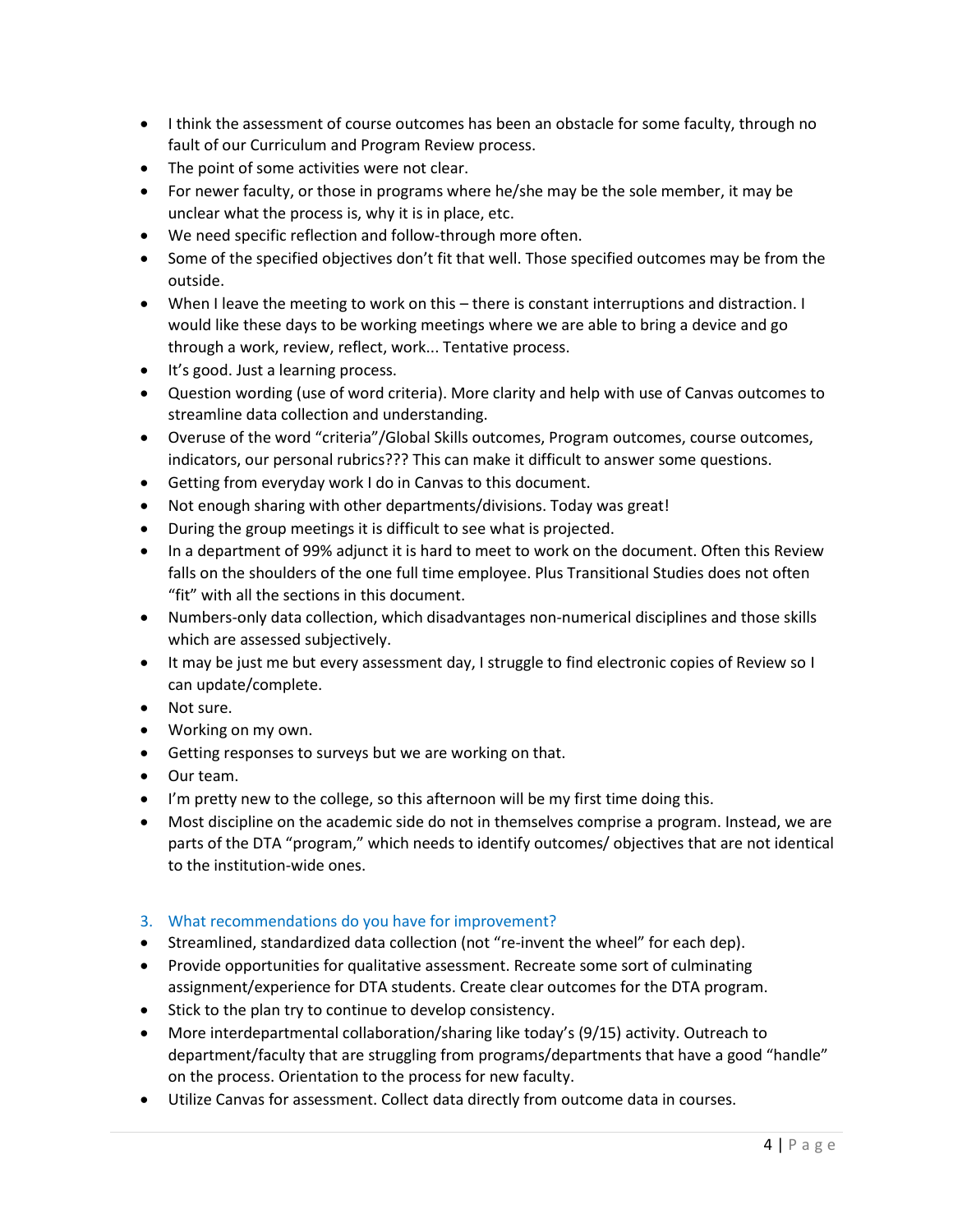- Develop a more systematic approach to gathering and maintaining data. Revise surveys.
- Help or "coaches" for new faculty, specifically those in very small departments that need to do this without prior knowledge.
- Free up more time during Prep weeks for actual assessment work (fewer meetings). Improve Employee/Alumni survey process to capture more, and more relevant, outcome info.
- Is once a year enough to do this? Short second meeting for spring?
- A periodic review from the department in which my program is located as to my program progress to meet student outcomes.
- Perhaps if possible, provide individual help for faculty. Maybe encouraging faculty to seek help from Brad or Wendy, or someone. Someone who could sit down and tutor faculty.
- The "why" needs to be addressed.
- A more detailed explanation of where the college and one's specific program is in the process mostly for new(er) faculty.
- Close the loop!
- Have more freedom for interpretation of outcomes.
- Perhaps more direction and clarification for new people. Many disciplines have few, one, or even no full time people available to work on it.
- None.
- More peer evaluations/understanding how other more-developed departments are doing things.
- Make the questions more clear.
- This is a mature system and I don't see a major need for change.
- More sharing across departments/divisions.
- Half day assessment or less.
- Specialize the document for specific programs like Transitional Studies.
- Keep up the good work! Good leadership and guidance. Innovations, like this year's idea exchange between disparate programs, are welcome. Perhaps we could look over another program's review with a critical eye – what might an assessor think?
- Directed help for struggling departments.
- None.
- Keep Brad involved.
- None.
- Brad does great.
- None.
- I'm pretty new to the college, so this afternoon will be my first time doing this.
- Clear DTA outcomes. Create a culminating DTA experience that can be used to evaluate it.
- 4. What evidence exists that shows that we are meeting this standard?
- The curriculum review document that each department maintains and updates.
- Vast majority of employer satisfaction and student readiness.
- Documented revisions are dated. Various data is collected by programs, departments.
- Curriculum and Program Review forms.
- The documents we are compiling in the electronic repository.
- Faculty participation in the process. Completed, working programs and curriculum reviews.